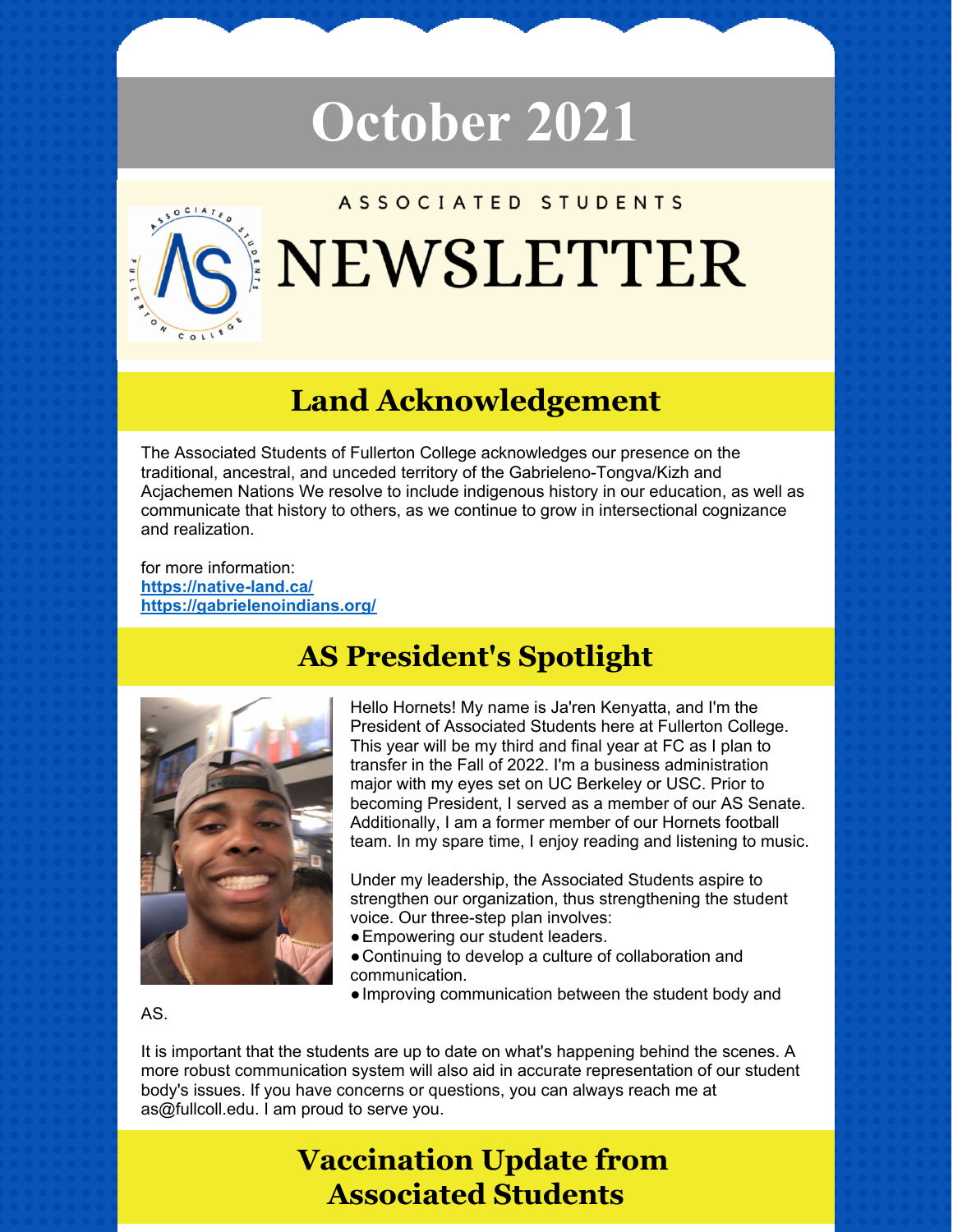#### **By Kennedy DeVries, Vice President of Student Senate**

As a reminder, any student planning to be on the Fullerton College campus after November 1st will need to be either fully vaccinated or acquire an exemption. If you have already been fully vaccinated, make sure to upload your documents to MyGateway. All documents—regardless of whether you are completing the vaccination process now or have already done so—will need to be uploaded to MyGateway by November 1st.

The Fullerton College Health Center recently hosted a free vaccine clinic at Fullerton College on September 30th. If you received a vaccination there, you will be able to get your second shot on October 28th.

If you or anyone you know has questions or concerns regarding the COVID-19 vaccine, we recommend you review the **[links](https://health.fullcoll.edu/covid19vaccine/)** shared on the Fullerton College Health Center website, as well as the FAQs at the bottom of that page.

The FC Associated Students are also here to help facilitate the transition to a campus that requires vaccinations. Don't hesitate to reach out to your student representatives with any questions, comments, or concerns.

## **Transfer Timeline Reminder**

# **TRANSFER TIMELINE**

# **FALL 2022 CSU APPLICATION OPENS**

## **OCTOBER 1- NOV 30**



# **FALL 2022 UC APPLICATION OPENS**

## **NOV 1- NOV 30**



## **A Conversation with NASA Astronaut Joe**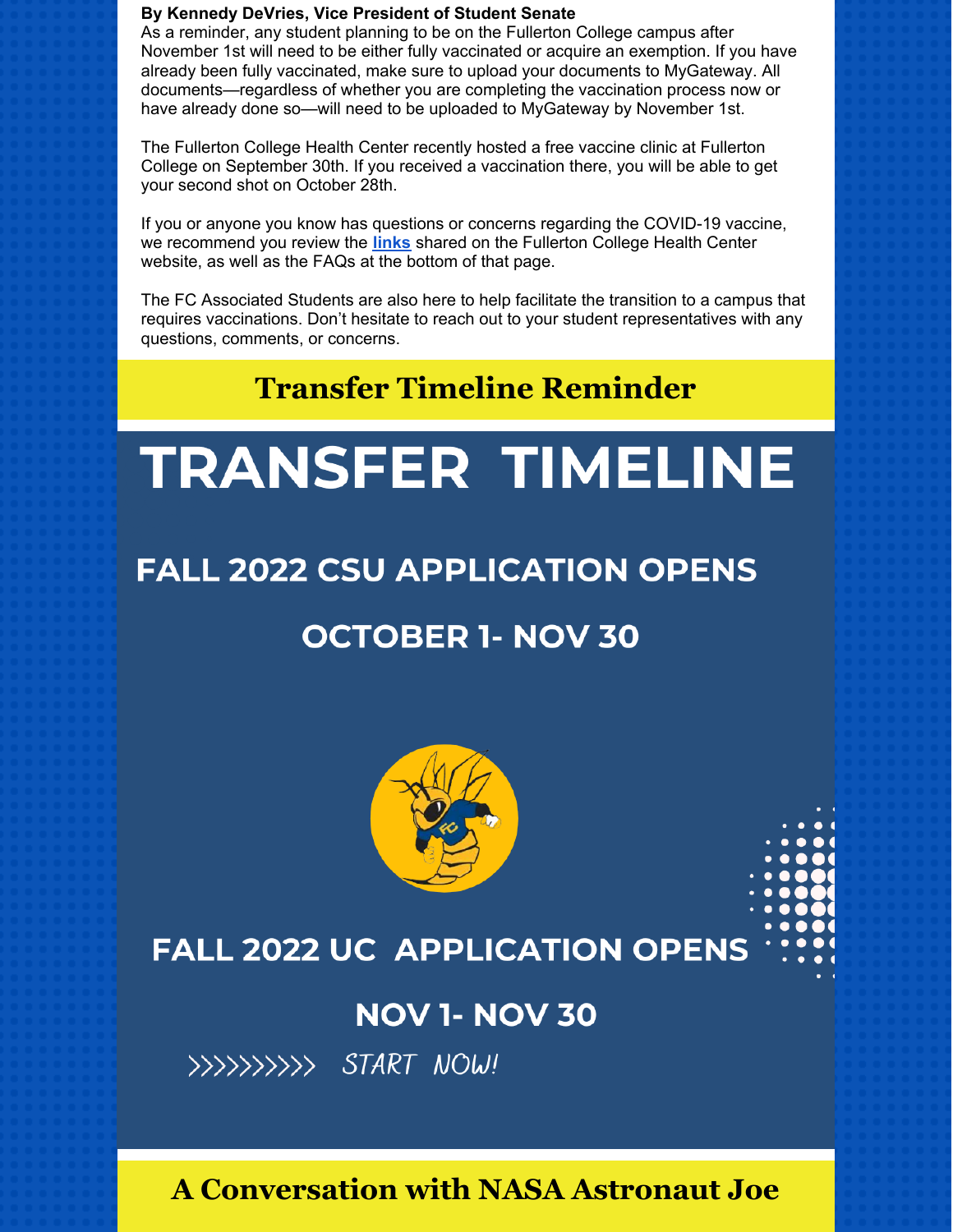## **Acaba Revisited**

#### **By Sheree Brewster, Vice President of Activities**

Thank you to everyone who made the conversation with Astronaut Joe Acaba possible! This event was almost a year in the making and began with the vision of the 2020- 2021 Activities VP Madison Devries and was transferred over to this year's Activities Committee. This was an event we were very excited to share with the Fullerton College student body this Fall. For those of you who were unable to join the live event, it has been recorded and you can access it through our AS YouTube page.



## **[https://www.youtube.com/channel/UCUTXemtL8lOK2ITU9wHNaB](https://www.youtube.com/channel/UCUTXemtL8lOK2ITU9wHNaBg/videos) g/videos**

This event began with a brief introduction from Joe Acaba outlining his journey to becoming a NASA Astronaut. Acaba has been a distinguished NASA Astronaut since 2004. He has participated in three missions in space, three space walks, and has logged a total of 306 days in space. Joe has worked on the International Space Station during two different missions, one of which was a six month stint during NASAs year of education. Joe did not follow a traditional path to NASA and is an educator who previously taught middle and high school math and science before making the career jump to NASA. Acaba walked us down his path to becoming an Astronaut during our conversation and showed us that his non-traditional approach actually supported and strengthened his training and career with NASA.

Joe answered many excellent questions from our audience and was extremely engaging in doing so. You can look forward to learning about some of the rigor that comes with training to become an astronaut, how Joe felt the first time he looked down at the earth from space, if he has ever had an alien encounter, and what he thinks when someone says. "It's not rocket science." Thank you for joining us on this journey to space. We look forward to offering more events to the student body during the 2021-2022 school year. If you have any ideas you are always welcome to join our Activities Committee Meeting, or feel free to reach out to me via email, **[SBrewster@fullcoll.edu](mailto:SBrewster@fullcoll.edu)**.

## **Faculty Focus**

**By Tina Cruz, Vice President of Public Relations**

### 1. What makes you smile when you get up in the morning?

What makes me smile is waking up to my family - my sweet and funny little girl, my husband who makes me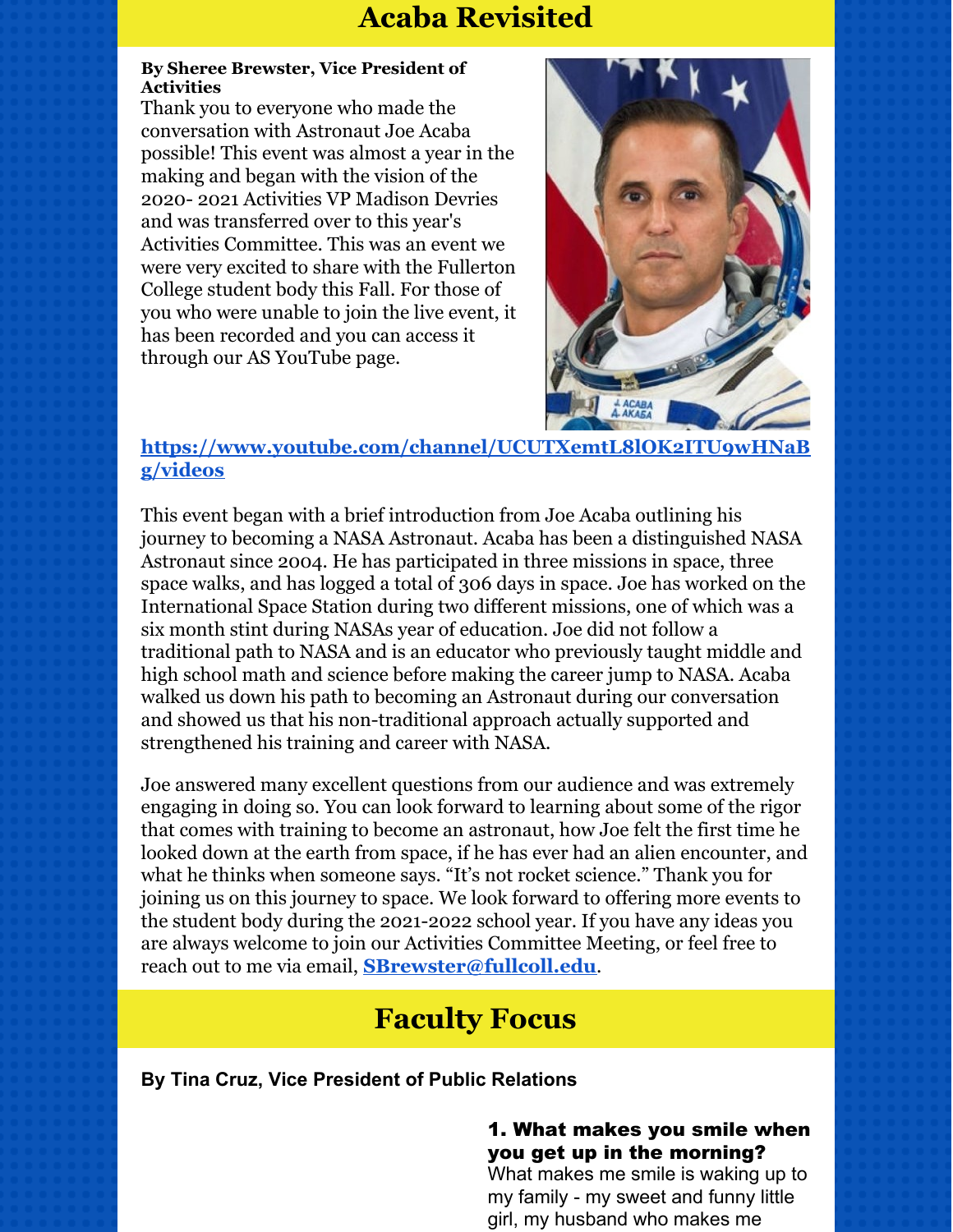

coffee every morning, and my dog who wags his whole body when he sees me.

#### 2. If you could only eat one food for the rest of your life, what would it be?

If I could eat one food for the rest of my life it would be bread - but let me have cheese and wine too.

## Get to Know... **Aline Gregorio Professor of Geography**

## 3. Do you have any pet peeves?

My pet peeve is fidgeting - people tapping their feet, clicking pens, or constant senseless motion/sound. In a deeper sense, I am deeply troubled by indifference and lack of empathy for the most vulnerable.

## 4. If you could time travel, when and where would you go?

If I could time travel it would be to take leaders from the past and present into our currently unraveling climate future, to show them what inaction has done and will do to humanity as we continue to ignore the climate crisis. But since time traveling never works in movies, my first attempt with it would be to get the key to the machine so that I can time travel as many times as possible to get my mission right.

## 5. What's the most important thing we should know about you?

The most important thing to know about me is that I come from very far, by my own feet and by the dreams and journeys of my ancestors. I am an immigrant from the developing world and a first-generation college graduate. My journey has shaped me as a present, sincere, and vocal person with great commitment to being an agent for possibility and progress.

## **Get to Know an AS Senator**

**By Tina Cruz, Vice President of Public Relations**

#### **What made you want to join AS?**

I first learned about AS though my older sister, who was also a senator during her time at Fullerton College a few years ago. She encouraged me to join AS and after looking into it, I was excited to join a group that works to help our fellow students.

#### **What inspires you?**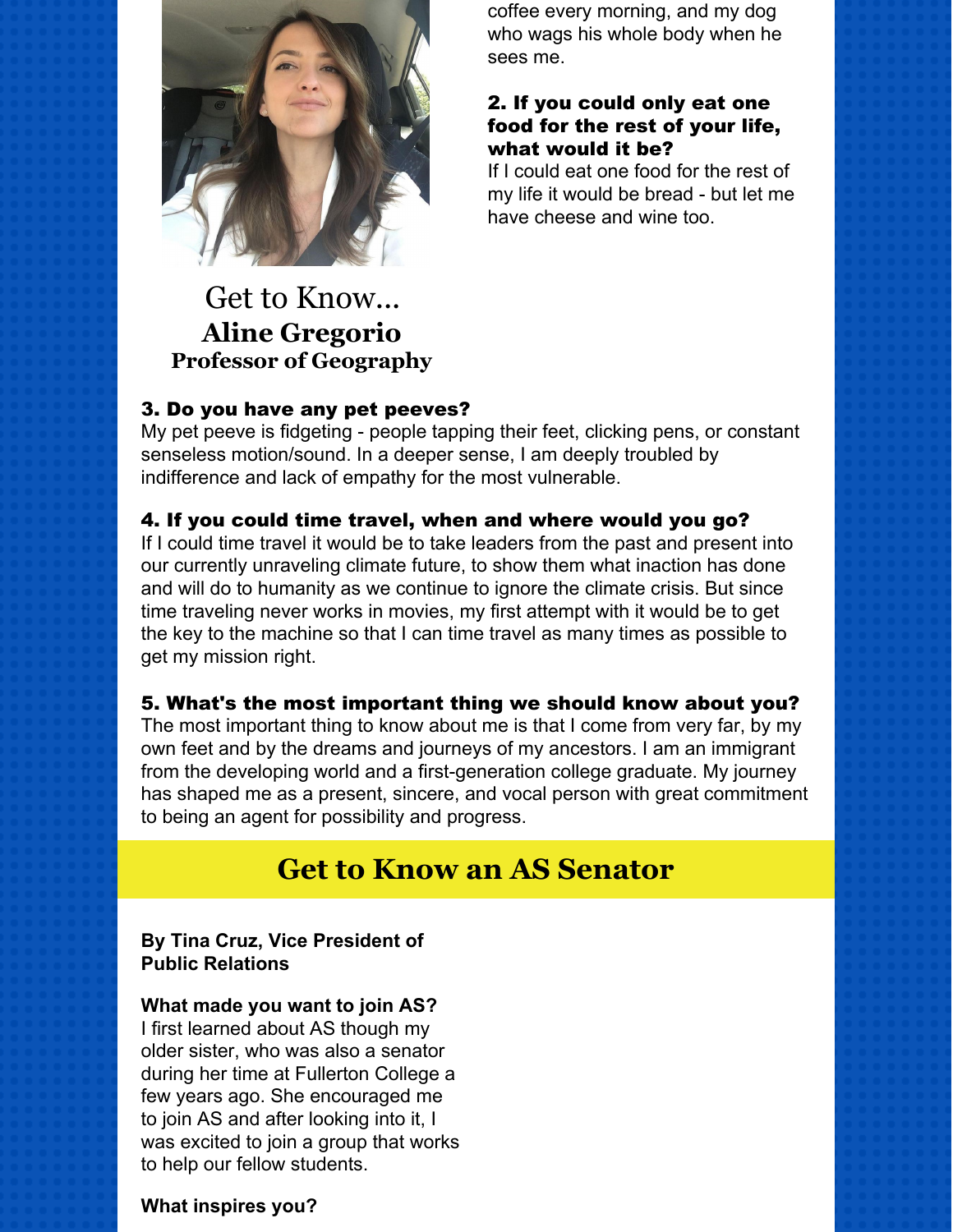My family is very inspiring to me. My parents both work extremely hard to provide for me and my sister. My older sister seems to know just about everything, and it is inspiring to see her accomplish all her goals.



## Get to Know... **Ekaterina Tusken**

#### **What qualities make a good leader?**

A good leader is someone who is passionate, inspired, and creative. They should have confidence, but also remain humble and honest. These are just a few of the qualities that I have seen in the members of AS. They are all extremely kind and helpful; I can't wait to get to know them more throughout this year.

#### **What would you say to someone who was interested in leadership?**

To anyone who is interested in leadership, I would suggest to look into a club or AS and see how you can get more involved. In AS, you can be a representative, which is when you can attend a committee for something you are passionate about. The hardest step is always making the leap into having more responsibility, but I find that it is easier than you think. Don't be afraid to ask any questions and of course don't forget to have fun.

#### **What is a fun fact about you?**

A fun fact about me is that I love to bake. My have the biggest sweet tooth ever and I love to make cookies and cupcakes. It is sometimes a little hard for me to not eat what I make (hahaha).

## **Join Us!**

If you are interested in seeing your student government in action join us on the 1st, 3rd, and 5th Tuesdays of every month. AS meetings are open to the public for attendance and public comment! Feel free to drop by and express your concerns or be more involved in your student government! Associated Students is here for you!

> Fill out our recruitment form **[here](https://forms.gle/Q1UZS7AumotKaoPM6)** Website: **[as.fullcoll.edu](http://as.fullcoll.edu)**

To attend AS meetings, find the agendas here: